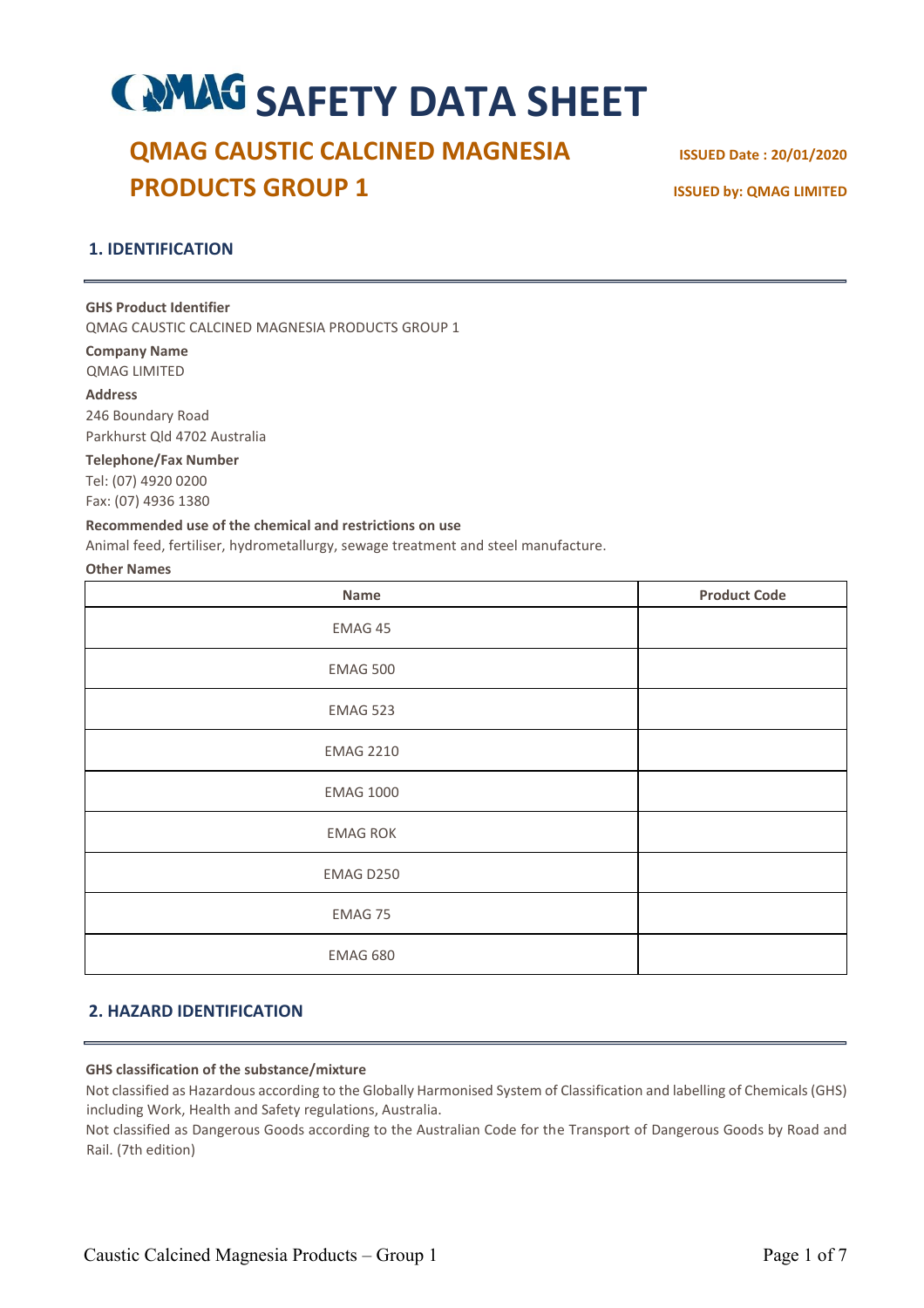## **3. COMPOSITION/INFORMATION ON INGREDIENTS**

| Ingredients<br><b>Name</b>  | <b>CAS</b> | Proportion |
|-----------------------------|------------|------------|
| Magnesium oxide             | 1309-48-4  | > 90%      |
| Crystalline Silica (Quartz) | 14808-60-7 | <1%        |
| Calcium oxide (CaO)         | 1305-78-8  | <1%        |

## **4. FIRST-AID MEASURES**

#### **Inhalation**

If inhaled, remove affected person from contaminated area. Keep at rest until recovered. If symptoms develop and/or persist seek medical attention.

#### **Ingestion**

Do not induce vomiting. Wash out mouth thoroughly with water. Seek medical attention.

## **Skin**

Wash affected area thoroughly with soap and water. If symptoms develop seek medical attention.

#### **Eye contact**

If in eyes, hold eyelids apart and flush the eyes continuously with running water. Remove contact lenses. Continue flushing for several minutes until all contaminants are washed out completely. If symptoms develop and/or persist seek medical attention.

#### **First Aid Facilities**

Eyewash and normal washroom facilities.

**Advice to Doctor** Treat symptomatically.

## **5. FIRE-FIGHTING MEASURES**

#### **Suitable Extinguishing Media**

Use appropriate fire extinguisher for surrounding environment.

#### **Hazards from Combustion Products**

Under fire conditions this product may emit toxic and/or irritating fumes and gases.

#### **Specific Hazards Arising From The Chemical**

The product is not combustible, however the packaging will burn under fire conditions.

#### **Decomposition Temperature**

Not available

#### **Precautions in connection with Fire**

Fire fighters should wear full protective clothing and self-contained breathing apparatus (SCBA) operated in positive pressure mode. Fight fire from safe location.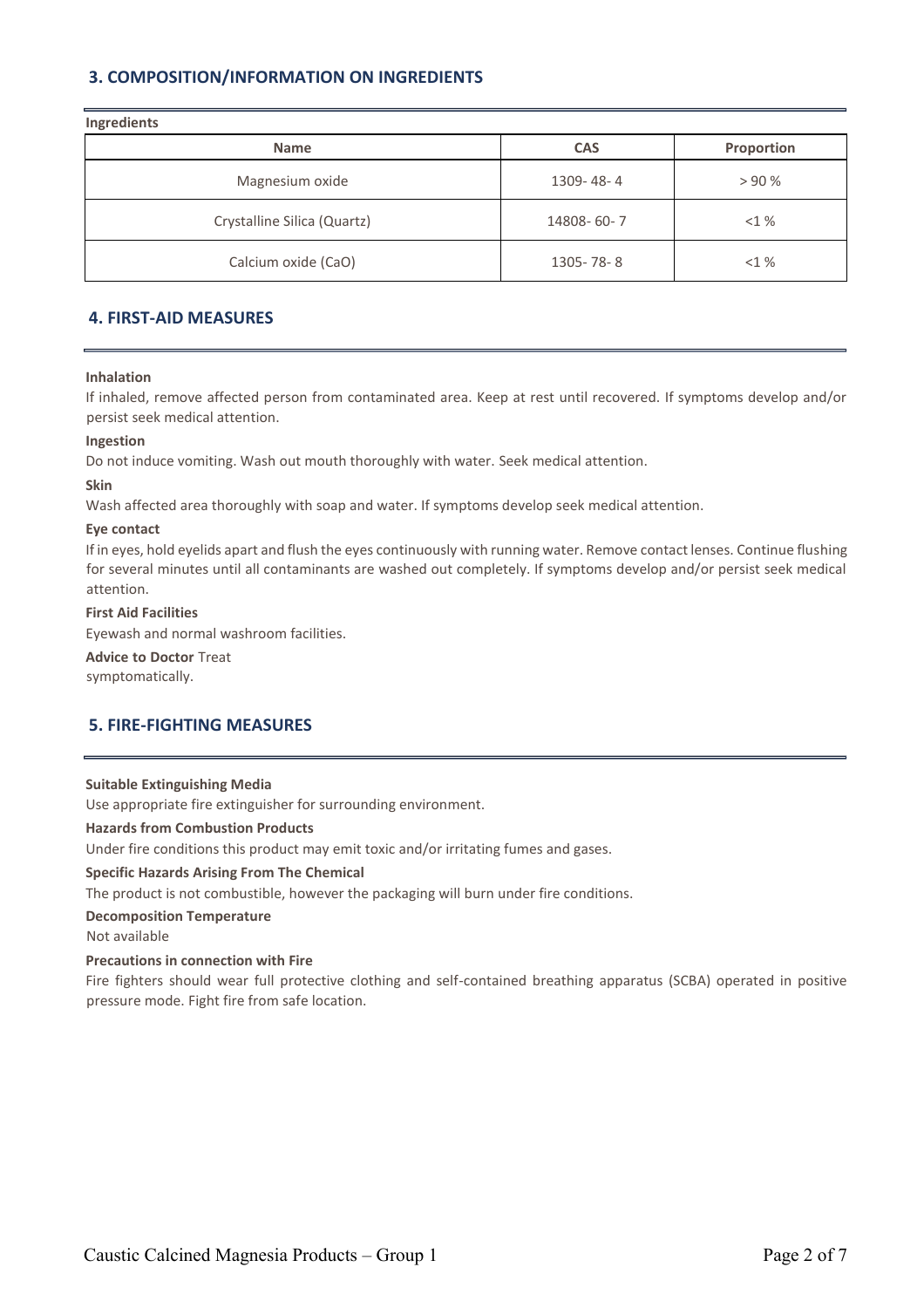## **6. ACCIDENTAL RELEASE MEASURES**

#### **Emergency Procedures**

Increase ventilation. Evacuate all unprotected personnel. Wear sufficient respiratory protection and full protective clothing to prevent exposure. Sweep up material avoiding dust generation or dampen spilled material with water to avoid airborne dust, then transfer material to a suitable container. Wash surfaces well with soap and water. Seal all wastes in labelled containers for subsequent recycling or disposal. Dispose of waste according to the applicable local and national regulations. If contamination of sewers or waterways occurs inform the local water and waste management authorities in accordance with local regulations.

## **7. HANDLING AND STORAGE**

#### **Precautions for Safe Handling**

Avoid inhalation of dust, and skin or eye contact. Use only in a well ventilated area. Keep containers sealed when not in use. Prevent the build up of dust in the work atmosphere. Maintain high standards of personal hygiene i.e. Washing hands prior to eating, drinking, smoking or using toilet facilities.

#### **Conditions for safe storage, including any incompatibilities**

Store in a cool, dry, well-ventilated area, out of direct sunlight and moisture. Store in suitable, labelled containers. Keep containers tightly closed. Store away from incompatible materials. Ensure that storage conditions comply with applicable local and national regulations.

#### **8. EXPOSURE CONTROLS/PERSONAL PROTECTION**

#### **Occupational exposure limit values**

No exposure standards have been established for this material. However, the available exposure limits for ingredients are listed below:

Crystalline Silica (Quartz) TWA: 0.1 mg/m<sup>3</sup> (respirable) Calcium oxide TWA:  $2 \text{ mg/m}^3$ Magnesium oxide TWA:  $10 \text{ mg/m}^3$ 

TWA (Time Weighted Average): The average airborne concentration of a particular substance when calculated over a normal eight-hour working day, for a five-day week.

STEL (Short Term Exposure Limit): The average airborne concentration over a 15 minute period which should not be exceeded at any time during a normal eight-hour workday.

#### **Biological Limit Values**

No biological limits allocated.

#### **Appropriate Engineering Controls**

Provide sufficient ventilation to keep airborne levels below the exposure limits. Where dusts are generated, particularly in enclosed areas, and natural ventilation is inadequate, a local exhaust ventilation system is required.

#### **Respiratory Protection**

If engineering controls are not effective in controlling airborne exposure then an approved respirator with a replaceable dust/particulate (such as P1) filter should be used. Refer to relevant regulations for further information concerning respiratory protective requirements.

Reference should be made to Australian Standards AS/NZS 1715, Selection, Use and Maintenance of Respiratory Protective Devices; and AS/NZS 1716, Respiratory Protective Devices, in order to make any necessary changes for individual circumstances.

#### **Eye Protection**

Safety glasses with side shields, chemical goggles or full-face shield as appropriate should be used. Final choice of appropriate eye/face protection will vary according to individual circumstances. Eye protection devices should conform to relevant regulations. Eye protection devices should conform with Australian/New Zealand Standard AS/NZS 1337 Eye Protectors for Industrial Applications.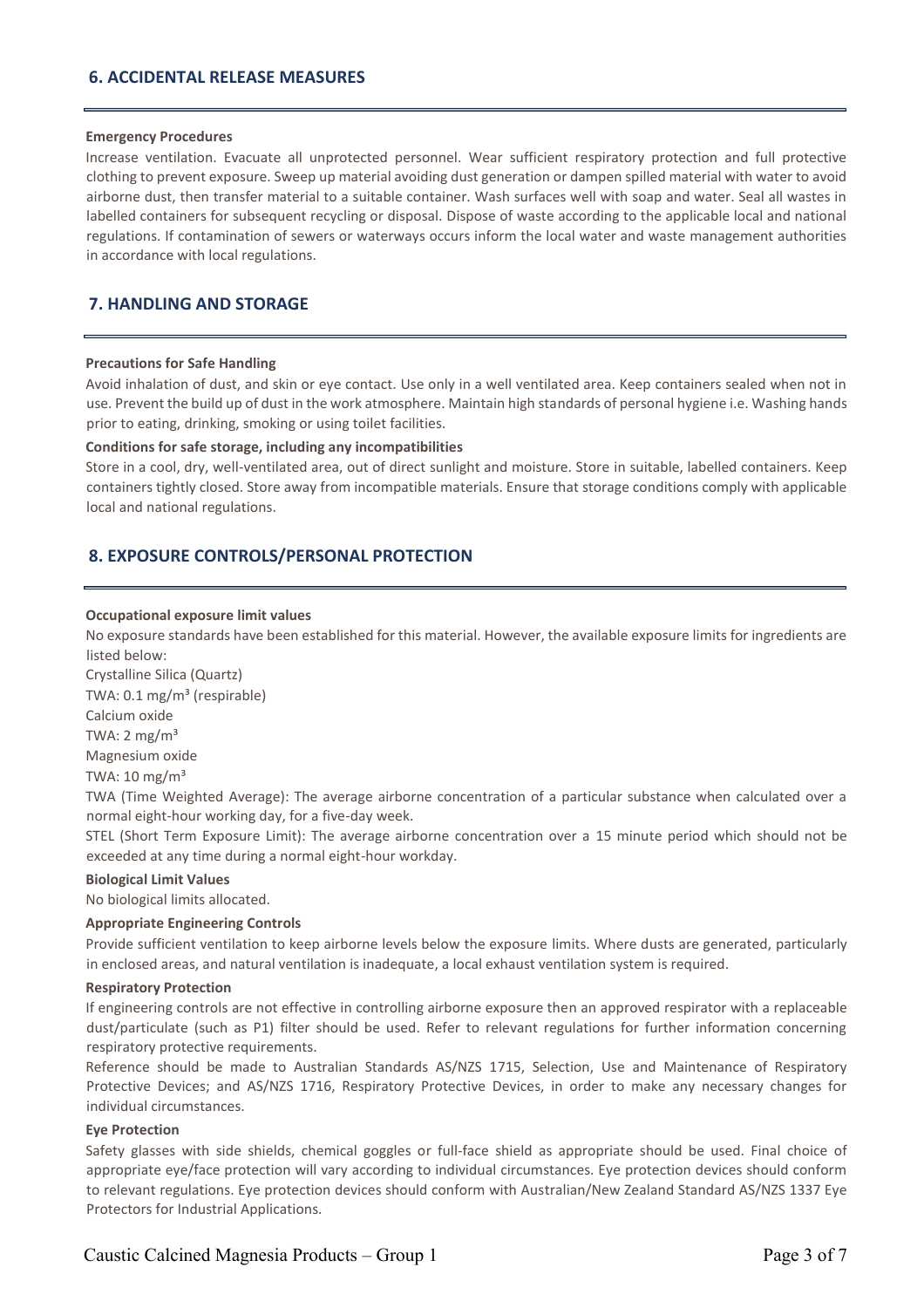#### **Hand Protection**

Wear gloves of impervious material such as rubber or PVC. Final choice of appropriate gloves will vary according to individual circumstances i.e. methods of handling or according to risk assessments undertaken. Occupational protective gloves should conform to relevant regulations. Reference should be made to AS/NZS 2161.1: Occupational protective gloves - Selection, use and maintenance.

#### **Body Protection**

Suitable protective workwear should be worn when working with this material, e.g. cotton overalls buttoned at neck and wrist. Chemical resistant apron is recommended where large quantities are handled.

## **9. PHYSICAL AND CHEMICAL PROPERTIES**

**Appearance** Solid **Colour** White to pink **Odour** Slight odour **Decomposition Temperature**  Not available **Melting Point** 2600°C to 2800°C **Boiling Point**  3600°C **Solubility in Water** Insoluble **Specific Gravity** > 1.0 **pH** Not available **Vapour Pressure**  Not available **Vapour Density (Air=1)** Not available **Evaporation Rate**  Not available **Odour Threshold**  Not available **Viscosity** Not available **Partition Coefficient: n-octanol/water** Not available **Flash Point** Not available **Flammability** Non-combustible solid **Auto-Ignition Temperature**  Not available **Explosion Limit - Upper**  Not available **Explosion Limit - Lower**  Not available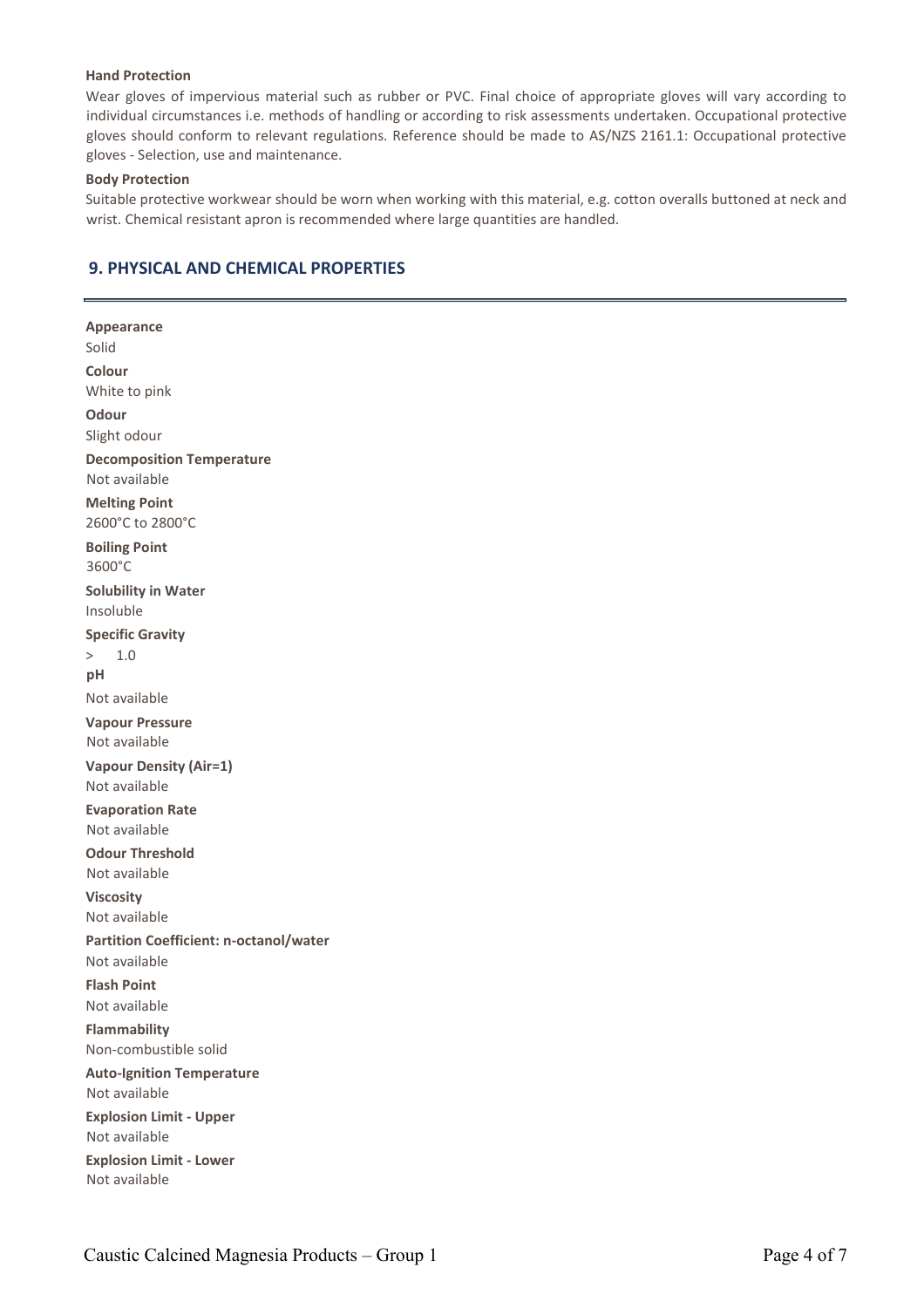## **10. STABILITY AND REACTIVITY**

#### **Chemical Stability**

Stable under normal conditions of storage and handling.

#### **Reactivity and Stability**

Reacts with incompatibles materials.

#### **Conditions to Avoid**

Not available

#### **Incompatible materials**

Incompatible with interhalogens (eg. bromine pentafluoride, chlorine trifluoride) and phosphorus pentachloride. This product will hydrate slowly when exposed to water.

#### **Hazardous Decomposition Products**

Thermal decomposition may result in the release of toxic and/or irritating fumes.

#### **Possibility of hazardous reactions**

Reacts violently or explosively with interhalogens (eg. bromine pentafluoride, chlorine trifluoride) and phosphorus pentachloride.

#### **Hazardous Polymerization**

Will not occur.

## **11. TOXICOLOGICAL INFORMATION**

#### **Toxicology Information**

No toxicity data available for this material.

#### **Ingestion**

Ingestion of this product may irritate the gastric tract causing nausea and vomiting.

#### **Inhalation**

Inhalation of dusts may irritate the respiratory system.

#### **Skin**

May be irritating to skin. The symptoms may include redness, itching and swelling.

#### **Eye**

May be irritating to eyes. The symptoms may include redness, itching and tearing.

#### **Respiratory sensitisation**

Not expected to be a respiratory sensitiser.

#### **Skin Sensitisation**

Not expected to be a skin sensitiser.

#### **Germ cell mutagenicity**

Not considered to be a mutagenic hazard.

#### **Carcinogenicity**

Not considered to be a carcinogenic hazard.

#### **Reproductive Toxicity**

Not considered to be toxic to reproduction.

#### **STOT-single exposure**

Not expected to cause toxicity to a specific target organ.

#### **STOT-repeated exposure**

Not expected to cause toxicity to a specific target organ.

#### **Aspiration Hazard**

Not expected to be an aspiration hazard.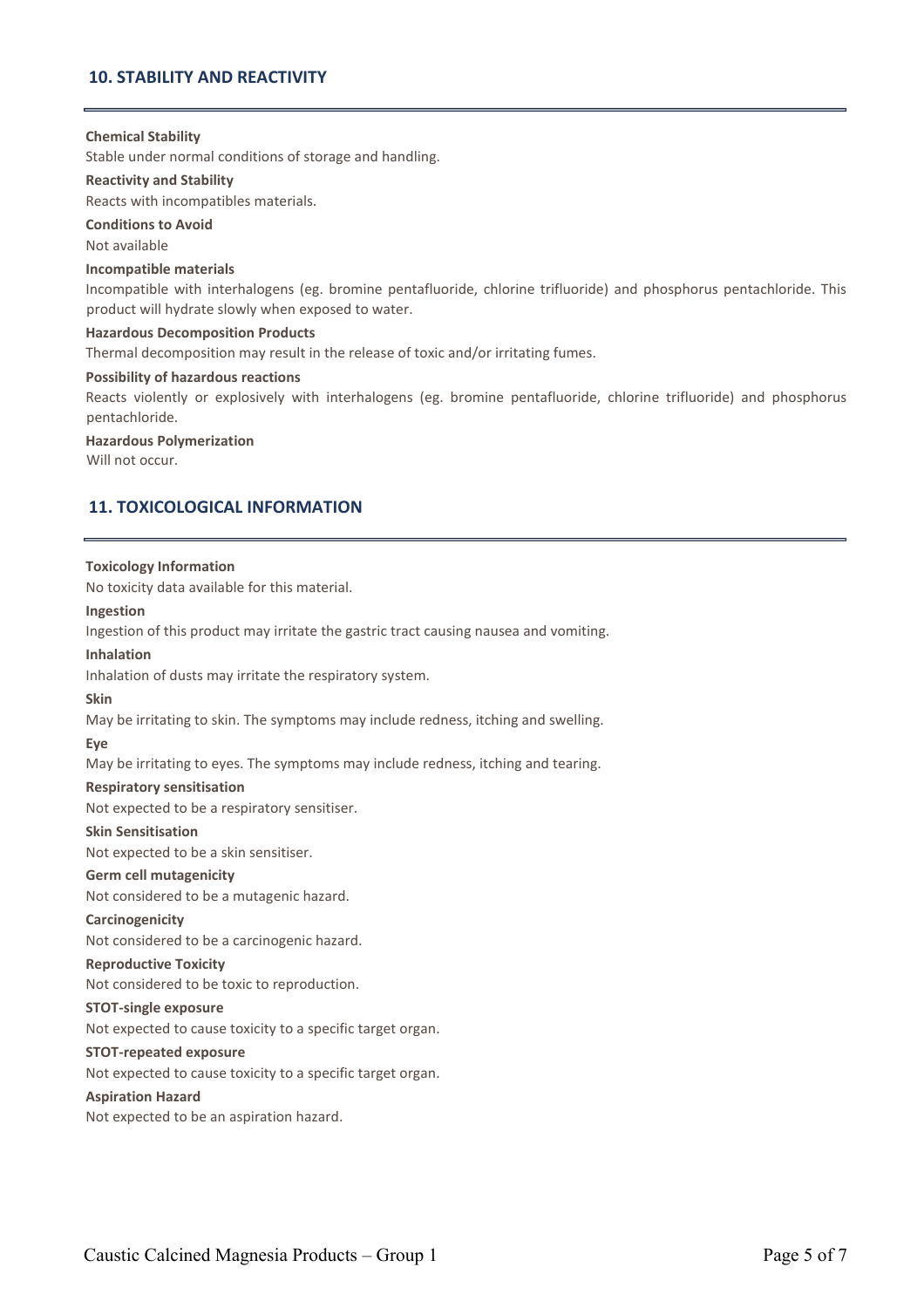## **12. ECOLOGICAL INFORMATION**

#### **Ecotoxicity**

No ecological data are available for this material. **Persistence and degradability** Not available **Mobility** Not available **Bioaccumulative Potential** Not available **Other Adverse Effects** Not available **Environmental Protection** Prevent this material entering waterways, drains or sewers.

#### **13. DISPOSAL CONSIDERATIONS**

#### **Disposal considerations**

The disposal of the spilled or waste material must be done in accordance with applicable local and national regulations.

#### **14. TRANSPORT INFORMATION**

#### **Transport Information**

Road and Rail Transport:

Not classified as Dangerous Goods according to the Australian Code for the Transport of Dangerous Goods by Road and Rail. (7th edition)

Marine Transport (IMO/IMDG):

Not classified as Dangerous Goods by the criteria of the International Maritime Dangerous Goods Code (IMDG Code) for transport by sea.

Air Transport (ICAO/IATA):

Not classified as Dangerous Goods by the criteria of the International Air Transport Association (IATA) Dangerous Goods Regulations for transport by air.

MARPOL

The product does not meet the conditions to be considered ôharmful to the marine environment" under the revised MARPOL Annex V.

#### **U.N. Number**

None Allocated

## **UN proper shipping name**

None Allocated

## **Transport hazard class(es)**

None Allocated

## **IMDG Marine pollutant**

No

#### **Transport in Bulk**

Not available

**Special Precautions for User** 

Not available